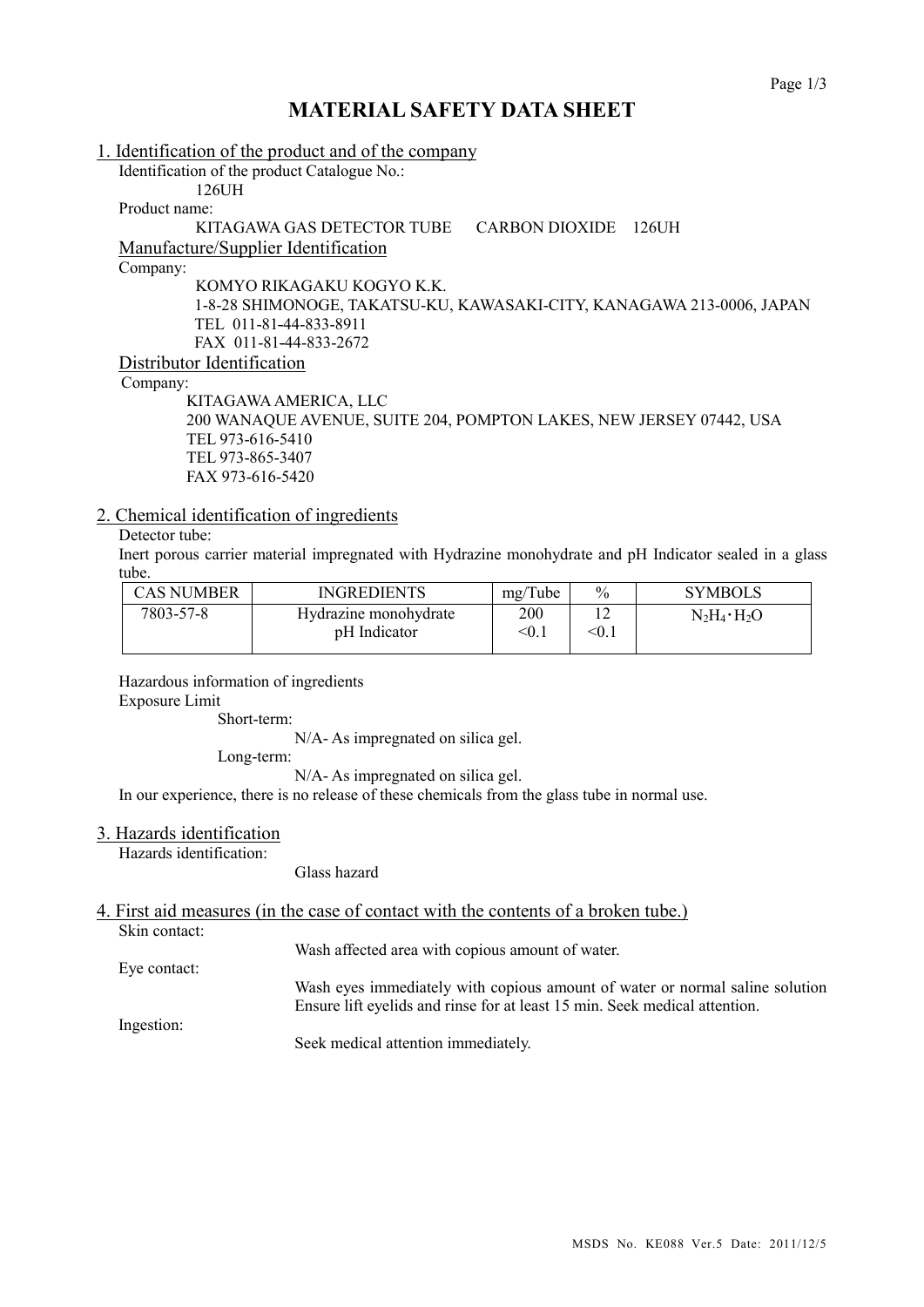| 5. Fire fighting measures               |                                                                                                                                                               |
|-----------------------------------------|---------------------------------------------------------------------------------------------------------------------------------------------------------------|
| Flash point:                            |                                                                                                                                                               |
|                                         | Non-combustible                                                                                                                                               |
| Extinguishing media:                    | All known extinguishants can be used.                                                                                                                         |
| Special fire fighting Procedures:       |                                                                                                                                                               |
|                                         | None                                                                                                                                                          |
| Unusual fire & Explosion hazards:       | Negligible fire hazard when exposed to heat or flame.                                                                                                         |
|                                         |                                                                                                                                                               |
| 6. Accidental release measures          |                                                                                                                                                               |
| Personal protection:                    |                                                                                                                                                               |
|                                         | Do not pick up broken glass with bare hands if the tube is broken Cover with<br>inert absorbent such as vermiculite. Sweep up and contain for waste disposal. |
| <u>7. Handling and storage</u>          |                                                                                                                                                               |
| Handling & use:                         |                                                                                                                                                               |
|                                         | Ensure the instructions for use are followed. Safety glasses and gloves should be<br>worn to prevent injury from splintering glass.                           |
| Storage:                                |                                                                                                                                                               |
|                                         | Keep away from direct sunlight and store at 25 degree C or lower.                                                                                             |
| 8. Exposure control/personal protection |                                                                                                                                                               |
| Respiratory protection:                 | Not applicable                                                                                                                                                |
| Ventilation:                            |                                                                                                                                                               |
|                                         | Not applicable                                                                                                                                                |
| Other protective equipment:             |                                                                                                                                                               |
|                                         | Safety glasses and gloves                                                                                                                                     |
| 9. Physical/Chemical properties         |                                                                                                                                                               |
| Appearance:                             |                                                                                                                                                               |
| Boiling point:                          | White solid layer sealed in a glass tube.                                                                                                                     |
|                                         | Not applicable                                                                                                                                                |
| Melting point:                          |                                                                                                                                                               |
| Specific gravity $(H_2O=1)$ :           | Not applicable                                                                                                                                                |
|                                         | Not applicable                                                                                                                                                |
| Evaporation rate (BuOAc=1):             |                                                                                                                                                               |
| Solubility in water:                    | Not applicable                                                                                                                                                |
|                                         | Not applicable                                                                                                                                                |
| Vapour pressure:                        |                                                                                                                                                               |
| Vapour density:                         | Not applicable                                                                                                                                                |
|                                         | Not applicable                                                                                                                                                |
| 10. Stability and Reactivity            |                                                                                                                                                               |
| Stability:                              |                                                                                                                                                               |
|                                         | Stable at under ambient temperatures and pressures.                                                                                                           |
| Incompatibilities:                      | Not applicable                                                                                                                                                |
| Hazardous decomposition products:       |                                                                                                                                                               |
|                                         | None                                                                                                                                                          |
| Hazardous polymerization:               | None                                                                                                                                                          |
|                                         |                                                                                                                                                               |